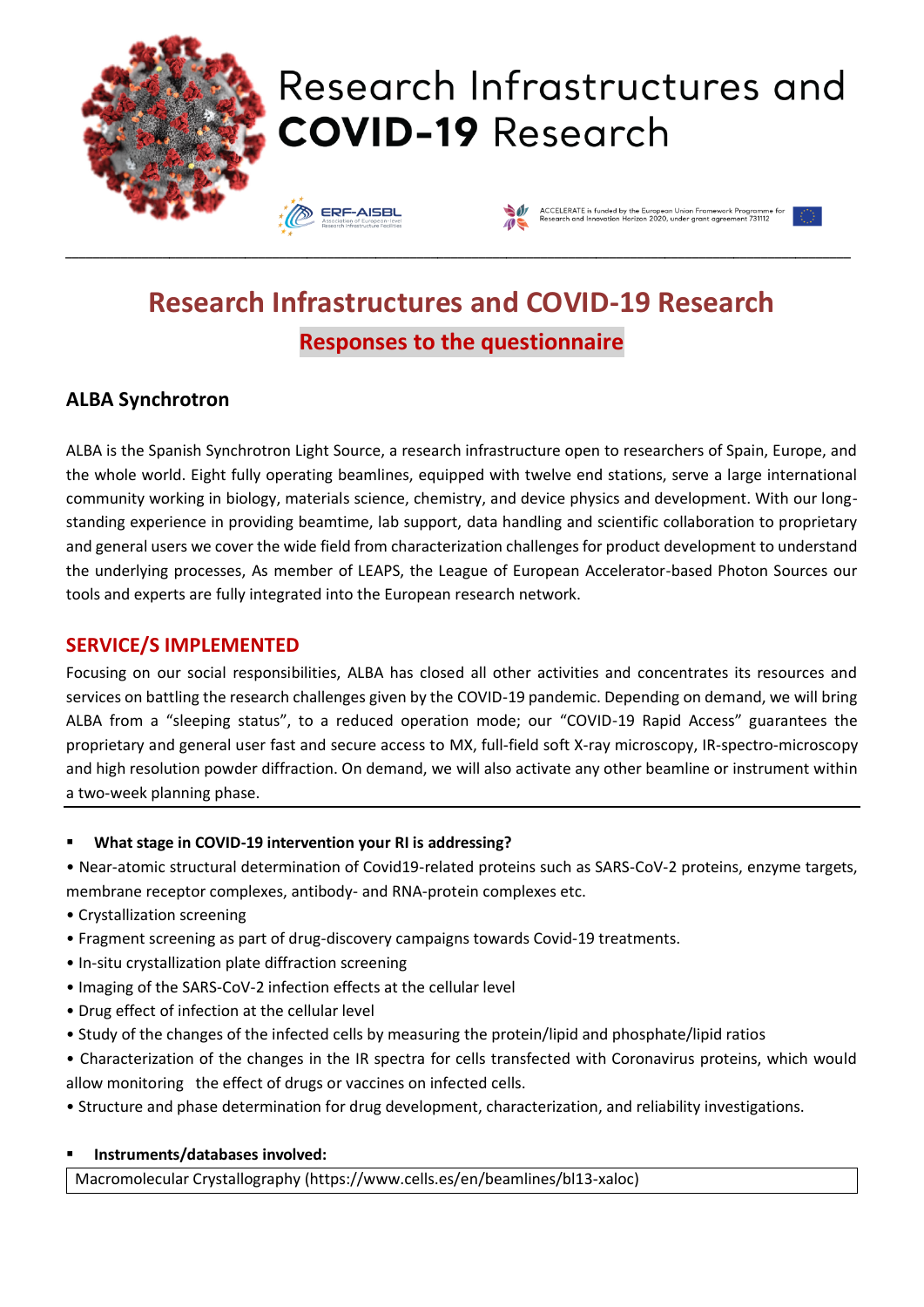

# Research Infrastructures and **COVID-19 Research**





Soft X-ray Full-Field Transmission Microscope (https://www.cells.es/en/beamlines/en/beamlines/bl09-mistral) IR spectroscopy (https://www.cells.es/en/beamlines/en/beamlines/bl01-miras) Powder Diffraction (https://www.cells.es/en/beamlines/en/beamlines/bl04-mspd)

#### ▪ **How is the proposal submitted?**

Through the user office (see https://www.cells.es/en/en/users/call-information)

#### ▪ **Who evaluates the proposal?**

ALBA internal panel, led by Scientific Director

▪ **Is the submission continuous, or linked to a deadline?**

**Continuous** 

#### ▪ **What is the estimated time from the submission to the access / service provision?**

Our optimized process guarantees less than two-day delay from submission of the proposal or signing the quote to be awarded beamtime. Depending on the complexity of the experiment and sample preparation, we guaranty beamtime access between 4 to 14 days after proposal or signed quotation is received.

# **CHARACTERISTICS OF THE ACCESS**

**Restrictions**: No restriction except that the experiment is related to COVID-19 research and has passed peer, technical and safety review

**In the case of analytical facilities, modality of access allowed:** Remote and on-site access

#### **Comment for remote access only**: ALBA Synchrotron

| Analytical Facilities: If on-site access is allowed, is mobility support<br>available?                          | <b>YES</b> |
|-----------------------------------------------------------------------------------------------------------------|------------|
| All RIs: Is the access free for non-proprietary research?                                                       | <b>YES</b> |
| All RIs: Is commercial access available at reduced prices?                                                      | NO.        |
| Analytical Facilities: Are there limitations regarding the type of<br>samples?                                  | <b>YES</b> |
| Analytical Facilities: Are there special requirements for shipment of the<br>samples?                           | <b>YES</b> |
| Analytical Facilities: Are there specific requirements regarding the<br>preparation or handling of the samples? | <b>YES</b> |